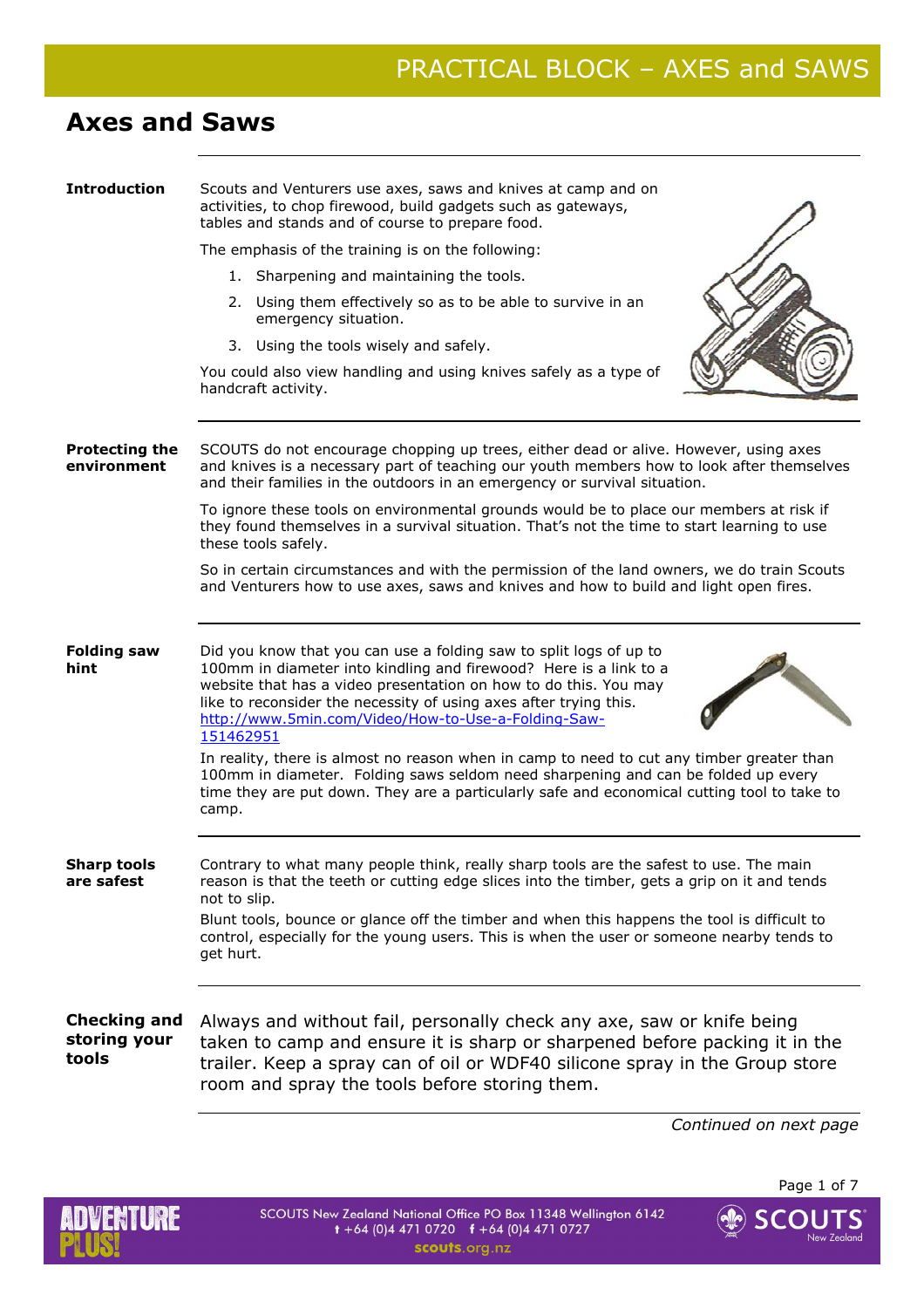### **Protecting blades**

In an ideal world, each axe you have in the Group store will have a leather pouch available

to put over the head of the axe when it is not being used. In reality, if it ever had one, it has long been left in a field or in the bush.

## **Axe head cover**

Here is a simple method of making a cover for your axe. If it gets lost or wet at camp, you simple make a new one out of a piece of cardboard from a carton in the food tent and a bit of light cord or rope.

- Cut a piece of cardboard and fold it around the axe head as shown in the illustration.
- Cut a nick in the cardboard close to the axe handle and tie the cord around it to stop the cardboard from slipping off the head.



• Lightly spraying the inside of the cardboard cover with oil would be beneficial as well.

## **Saw blade cover**

Saws are also dangerous when not in use. If placed in a toolbox or a trailer without a guard over the blade, you run the risk of people injuring themselves when sorting through the gear looking for something. Here is a easy way to make a guard:

- Cut a piece of garden hose to the same length as the saw blade.
- Use a sharp knife or blade and slit the hose from one end to the other.
- Prise the cut in the hose apart and slide it over the blade.
- If you have some wire twists handy, tie the hose to the saw blade so it doesn't drop off.

## SHOULDER **Parts of an axe**  BACK SOCKET WEDGE GRIP **KHEEL** B<sub>1</sub>

HAFT-→←HEAD→

It's a good idea to learn the parts of an axe as it assists when instructing others. You can talk about the bit instead of the sharp side of the blade etc.

*Continued on next page* 

Page 2 of 7



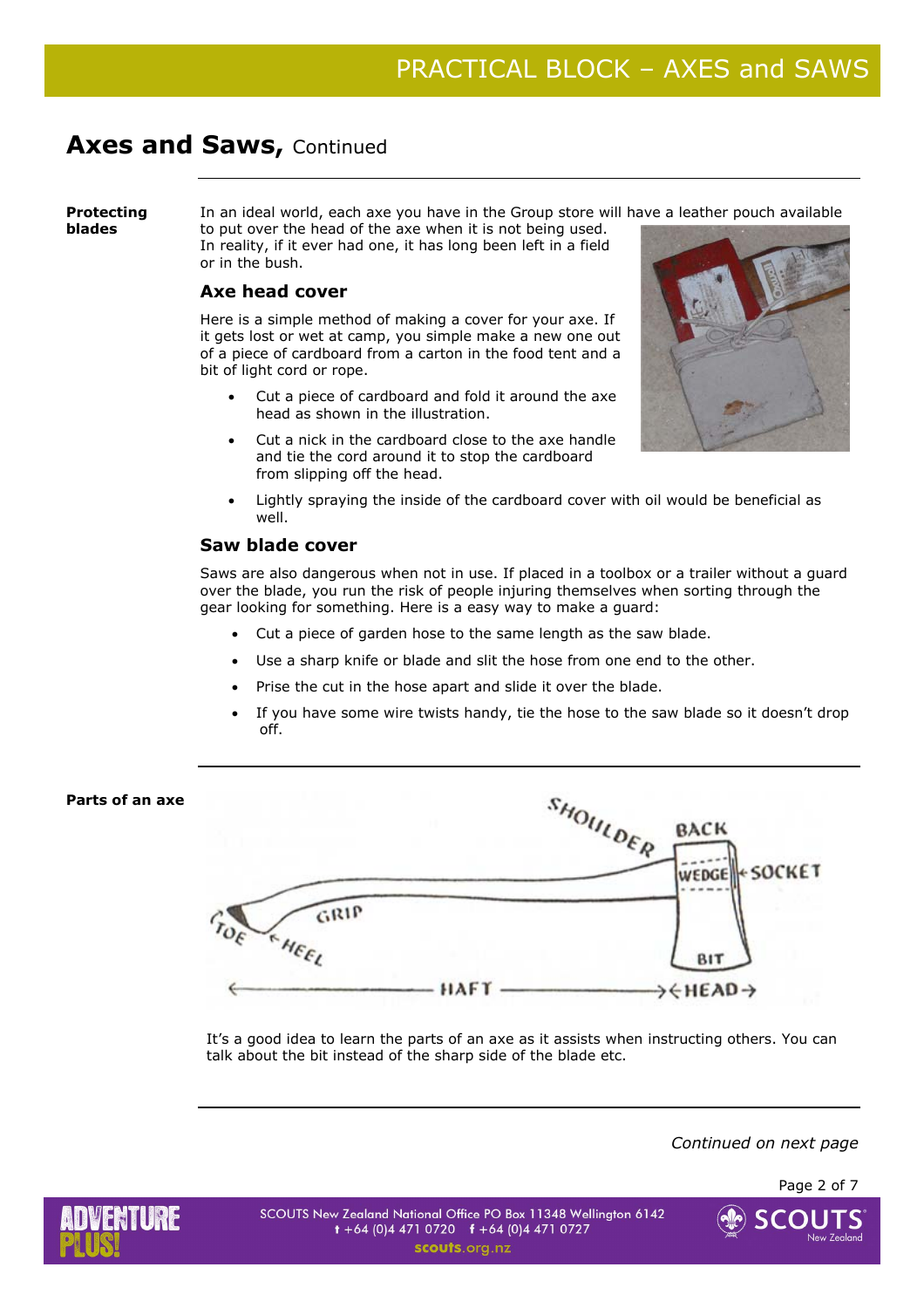### **Carrying an axe**

An unshielded axe can be a very dangerous tool to carry around. If the user trips, stumbles or falls when carrying an unshielded axe the chances of injury are quite high. Injuries might be:

- The user may cut an arm or leg by falling on the axe.
- A person walking beside the user of the axe could be hit and injured
- A user holding an axe by the handle could be hit by the axe swinging against their leg.



The illustration shows how to carry an unshielded axe. Remember that if you are walking with others, you always walk on the outside of the group with the axe on the opposite side



of you from others. Note that the axe head is tilted away from the person's body.

Passing an axe to another person is done by passing th axe head first. If you pass it handle first, and let go of the head, the weight can cause the axe to fall and hit the other person's leg.

### **Sharpening an axe**

and all you need to do is to rub it with a sharpening stone after every use to re-sharpen the blade.

However, over time the blade becomes worn and too thick to hold an edge and this is when they become dangerously blunt.

When you buy an axe, the head is already correctly shaped



Re-shaping the blade is really a job for the professionals. They use a large grindstone that turns quite slowly and grinds the axe back in to shape without overheating it and damaging the steel.

This illustration shows the desired shape of a correctly sharpened axe head. Once upon a time every butcher's shop had such a grindstone, but today you may have to hunt around to find someone in an independent butchery with the skills to reshape the axe head for you.



*Continued on next page* 



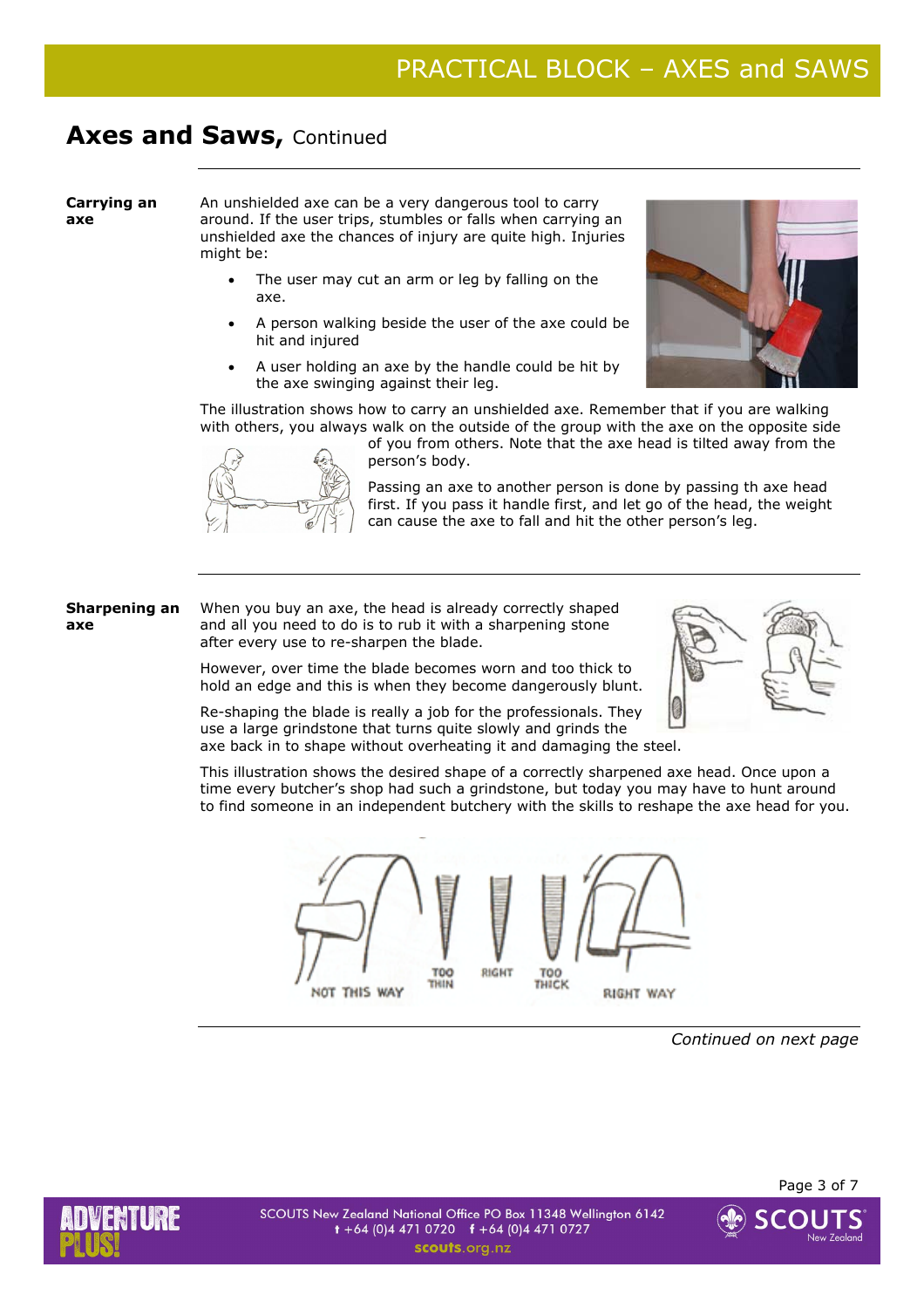**Sharpening an axe,** *continued*

If the axe is not too thick, you can use a file to reshape it.

- Always file from the bit (the sharp end of the blade) towards the back of the head of the axe.
- Always use gloves to avoid injury
- Always have someone hold the axe handle firmly so it doesn't move and cause the file to slip.





The blade can be a given final sharpen using a carborundum stone purchased from any hardware store.

Use the stone as shown in the illustration, making sure the angle between the blade and the stone is about 20 degrees.

You can use oil or water to assist the grinding process. In the illustration oil has been used and clearly shows the circular motion used to grind the blade.

Most stones have a coarse side and a fine side. Start with the coarse side and then finish with 5 or 6 strokes using the

fine side to put a very sharp edge on the bit.

**Splitting firewood with an axe** 

Always have an area of ground put aside for cutting and splitting firewood and make sure only one person is inside that area when using an axe.

Roping off the area is a sensible thing to do and will remove a potential hazard.

### **When using a hand axe to split small logs for kindling, always:**

- Use a log or tree stump as a chopping block and place the wood as shown.
- Hold the wood in one hand and use the other to hold the axe.

### **When using a larger axe for splitting short lengths of a log, always:**

- Place the wood against a larger piece of timber as shown in the illustration.
- Use both hands on the axe.





*Continued on next page* 



Page 4 of 7

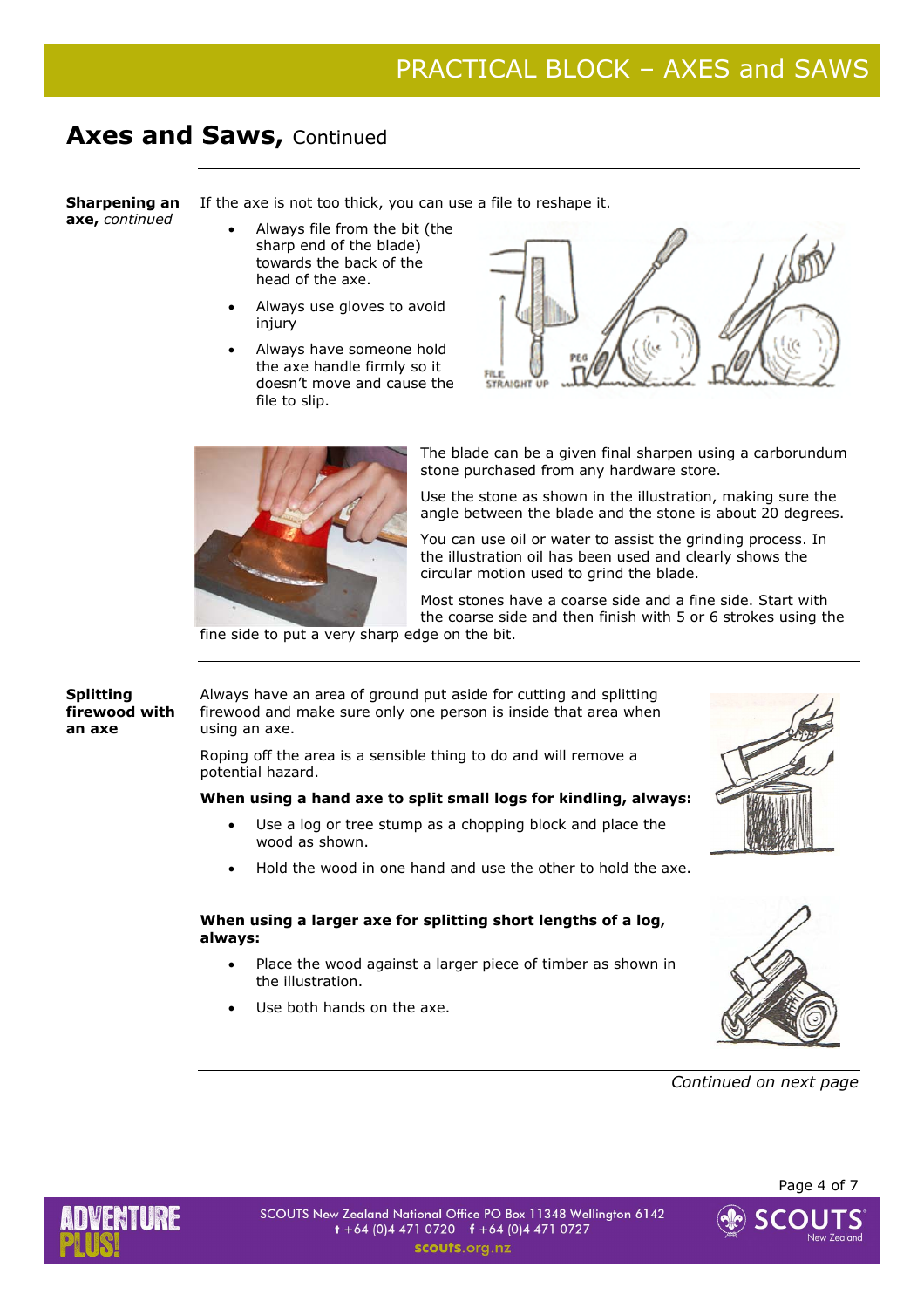**Felling a tree** As mentioned previously SCOUTS try not to fell either alive or dead trees. However, assuming you have the landowner's permission to do so, the following is how you fell and trim a tree.

> If you need to fell a tree in a particular direction, use the technique shown in this illustration.

### *Warning:*

When the tree finally starts to fall, the trunk will nearly always kick back about 2 metres towards the person wielding the axe.

Serious injury is the least you can expect if you don't move smartly back from the tree once the observer warns you the tree is starting to fall.





Start by cutting a 'scarf' on the side of the tree that will fall onto the ground.

If the trunk is a substantial size you may need to start two 'scarfs' and join them together as shown in the left illustration.

Once you are just over half way through the trunk, move to the other side of the tree and start cutting another scarf about 100mm higher than the scarf on the other side of the tree.

Make sure you have an observer standing clear of the tree and who can warn you as soon as the tree starts to fall. When it does fall it will happen quickly and you may need the extra warning time given by the observer so you can move away from the trunk.

**Note:** You can fell a tree with a coarse cross cut saw using the same method. You will have to cut several scarfs though to avoid the saw jambing if the tree starts to lean and closes the sawcut.

**Cutting angle** 



*Continued on next page* 

Page 5 of 7



SCOUTS New Zealand National Office PO Box 11348 Wellington 6142  $t + 64$  (0)4 471 0720  $t + 64$  (0)4 471 0727 scouts.org.nz

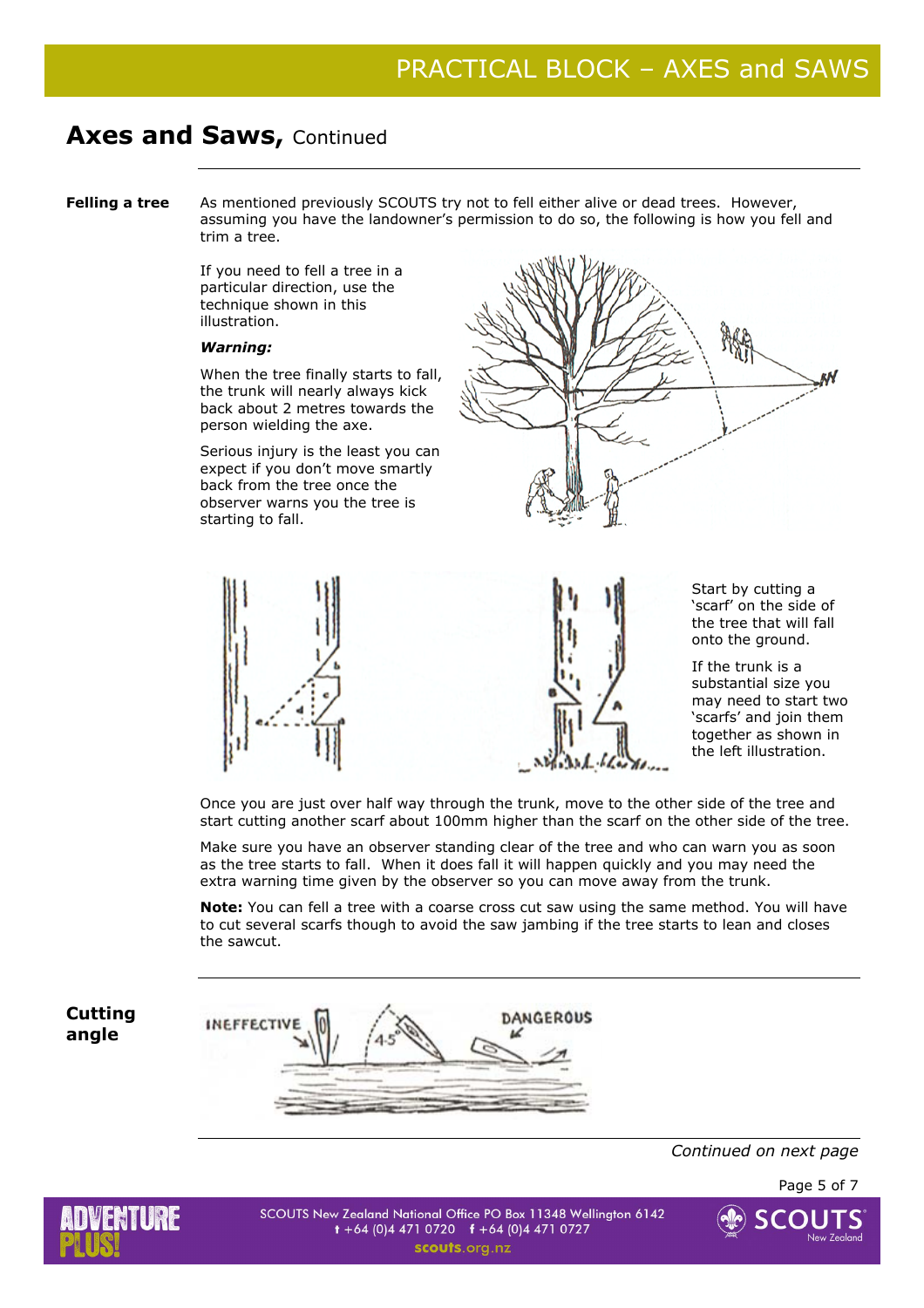**Cutting logs** This illustration shows the cutting pattern needed to cut a log in two.

A 100mm diameter log will probably need 2 cuts either side.

Bigger logs will need at least 3 cuts each side of the 'scarf'.

If possible turn the log over when half way through and start again on the other side until the two cuts join up.





### **Trimming branches**

Trimming branches is relatively easy if the axe is sharp and you stand correctly and safely.

Always stand on the opposite side of the trunk and cut through the branch from what was the underside of the branch where it joins the trunk.

As you cut each branch try and drag it clear before cutting the next branch. By doing this you are removing potential hazards from your work area.





Here is what the teeth look like:





types of saws when in camp.

### **The Cross Cut Bushman Saw**

Not many Groups have the saws. They have been replaced by chainsaws and any remaining handsaws are generally used for forestry workers competitions and for training.

The saw illustrated is a single user saw, adapted by adding two upright handles on either end to

make it a two handed saw that both users pull alternately.

The main point to remember is that the users pull the saw towards themselves. The saw will not work if either user attempts to push it.

*Continued on next page*